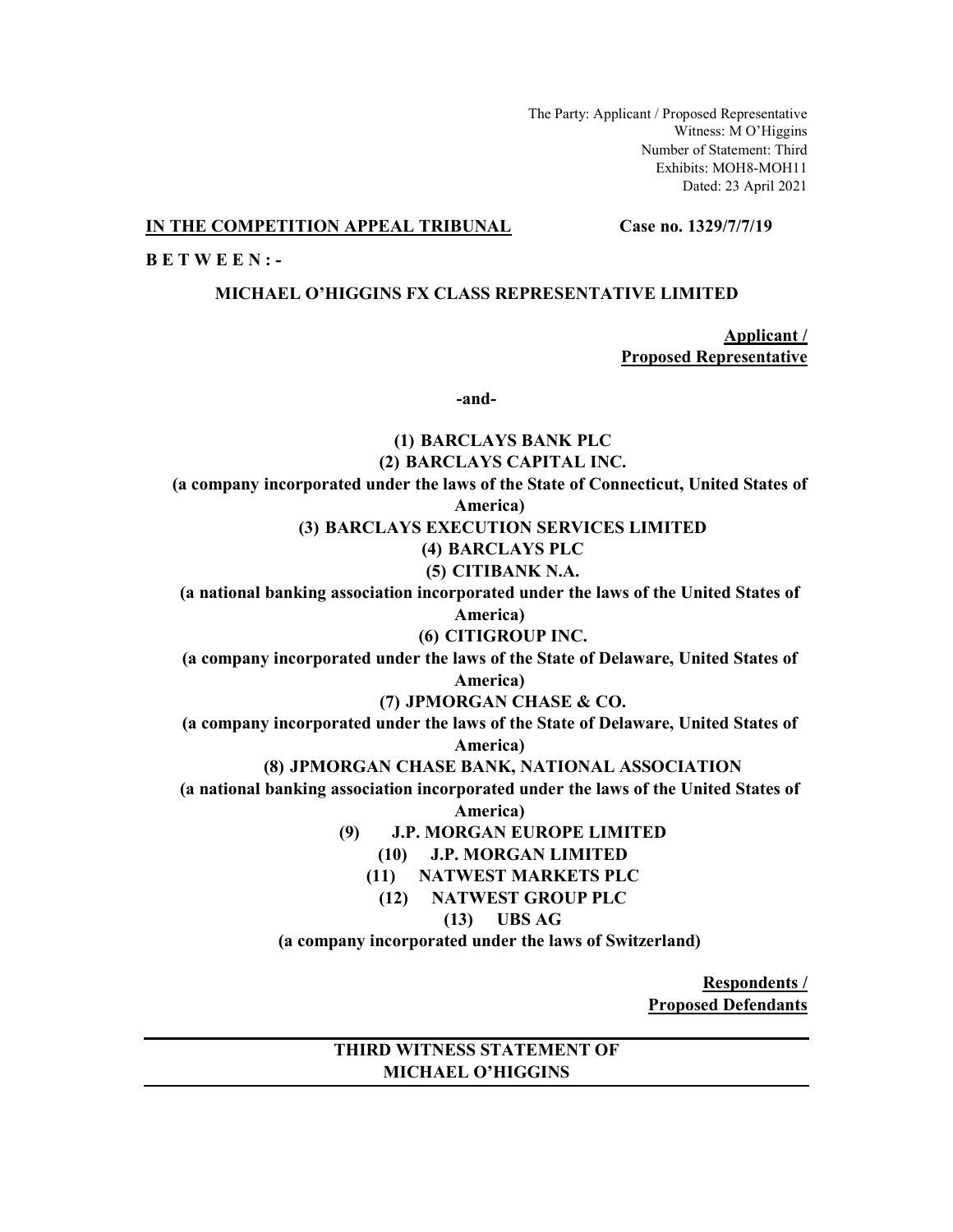I, **MICHAEL O'HIGGINS**, of Michael O'Higgins FX Class Representative Limited, whose registered address is c/o Scott+Scott UK LLP, St Bartholomew's House, 90-94 Fleet Street, London, EC4Y 1DH, **WILL SAY**:

## **Introduction**

- 1. I have previously provided two witness statements in relation to the above claim (the "**O'Higgins Application**" or the "**Claim**"): the first was dated 28 July 2019 and filed with the Competition Appeal Tribunal (the "**Tribunal**") on 29 July 2019 (my "**First Statement**"); and the second was dated 28 January 2020 and filed with the Tribunal on 5 February 2020 (my "**Second Statement**"). This is my third witness statement in these proceedings and it is provided to the Tribunal by way of update on certain developments since my Second Statement and in response to: (a) the joint response of the Proposed Defendants dated 26 February 2021 to the O'Higgins and Evans Applications (the "**CPO Response**"); and (b) the case documents filed in Case Number 1336/7/7/19 *Mr Phillip Evans v Barclays Bank PLC and Others* (the "**Evans Application**").
- 2. In this statement, I:
	- a. Provide further information about my suitability to act as the individual with control of the Proposed Representative;
	- b. Outline my ongoing communications and engagement with the members of the proposed class that the O'Higgins Application seeks to represent (the "**Proposed Class**");
	- c. Provide further detail on the reasons why the O'Higgins Application is made on an opt-out basis and respond to various points made by the Proposed Defendants in relation to the relative merits of opt-in and opt-out claims;
	- d. Explain the timing of the filing of the O'Higgins Application and why I do not regard that timing as premature;
	- e. Identify the information on funding and after-the-event insurance which has been made available as part of the O'Higgins Application; and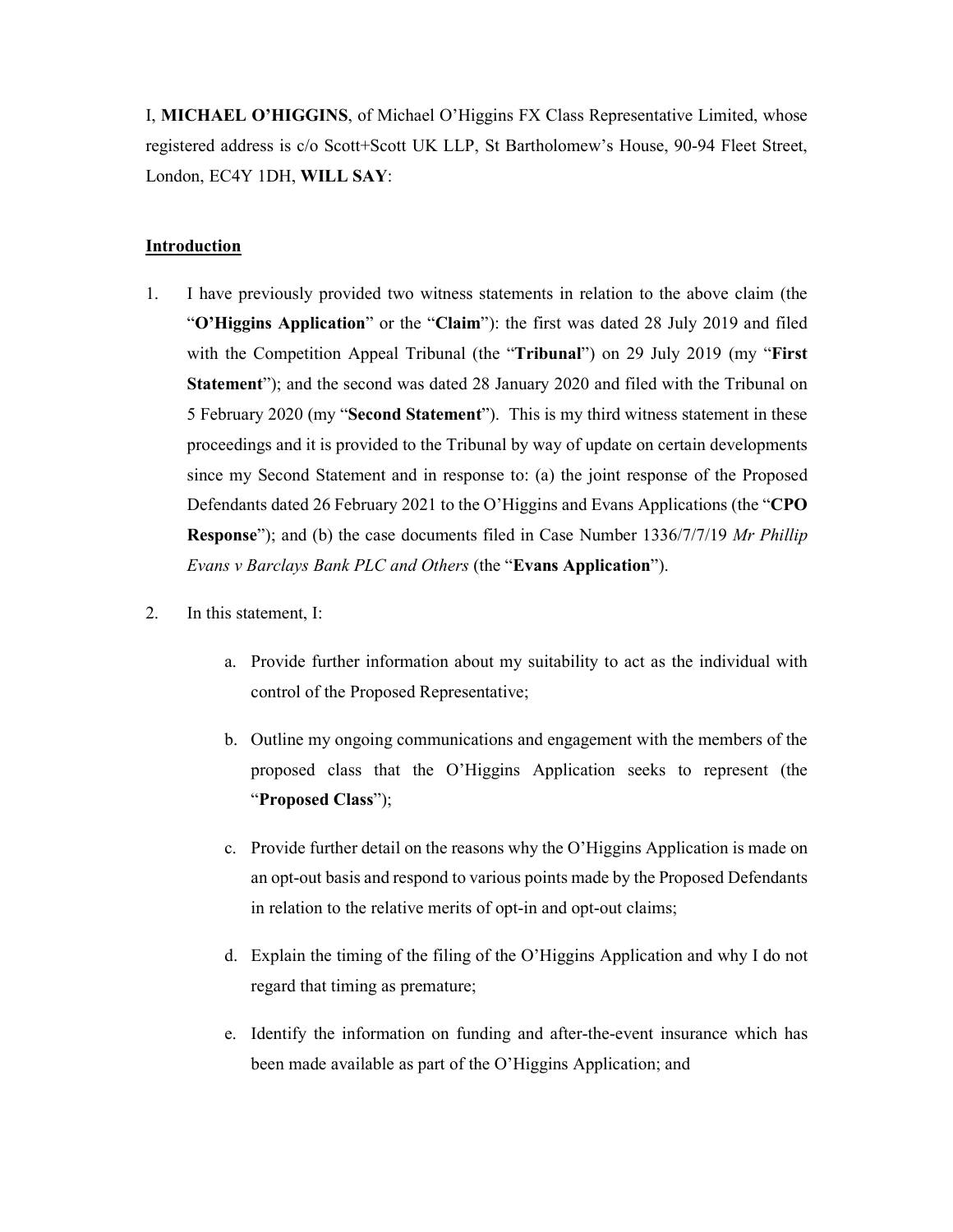- f. Address the budget for the O'Higgins Application and how I review and monitor it.
- 3. As with my First and Second Statements, I make this statement in my role as sole director and sole member of the Proposed Representative and therefore as the individual with complete control over the Proposed Representative. As such, in this statement, references to the knowledge, conduct, etc., of the Proposed Representative are to be understood as being references to my own knowledge, conduct, etc., and vice versa.
- 4. Except where I state to the contrary, I am able to state the matters in this witness statement from my own knowledge. As such, the facts contained in this witness statement are true to the best of my knowledge, information and belief, save where otherwise indicated in which case I identify the source of my information. Nothing in this statement is intended to waive any privilege.

# **My suitability to act as the individual with control over the Proposed Representative**

# *Experience*

- 5. During my consulting career, both as a Partner with (what was then) Price Waterhouse and as a Managing Partner with PA Consulting Group, I regularly led assignments with complex groups of stakeholders and involving very significant consulting fees and client budgets of £100 million or more. I also led, at PA Consulting, a group of approximately 600 staff. I will give below just a few examples to illustrate this experience in running large, complex projects, including projects directly related to the pensions sector (being one of the sectors adversely affected by the cartels).
	- a. I led a team (averaging 20 consultants) that worked with the Office of the e-Envoy over several years to devise and implement the e-government strategy for the UK. Again, this was not just about technical issues but about ensuring stakeholder support.
	- b. My team worked with UK Visas, part of the Foreign & Commonwealth Office, to deliver new IT arrangements, to be rolled out globally, for processing visas for the UK. The programme was delivered on time, under budget and to full scope.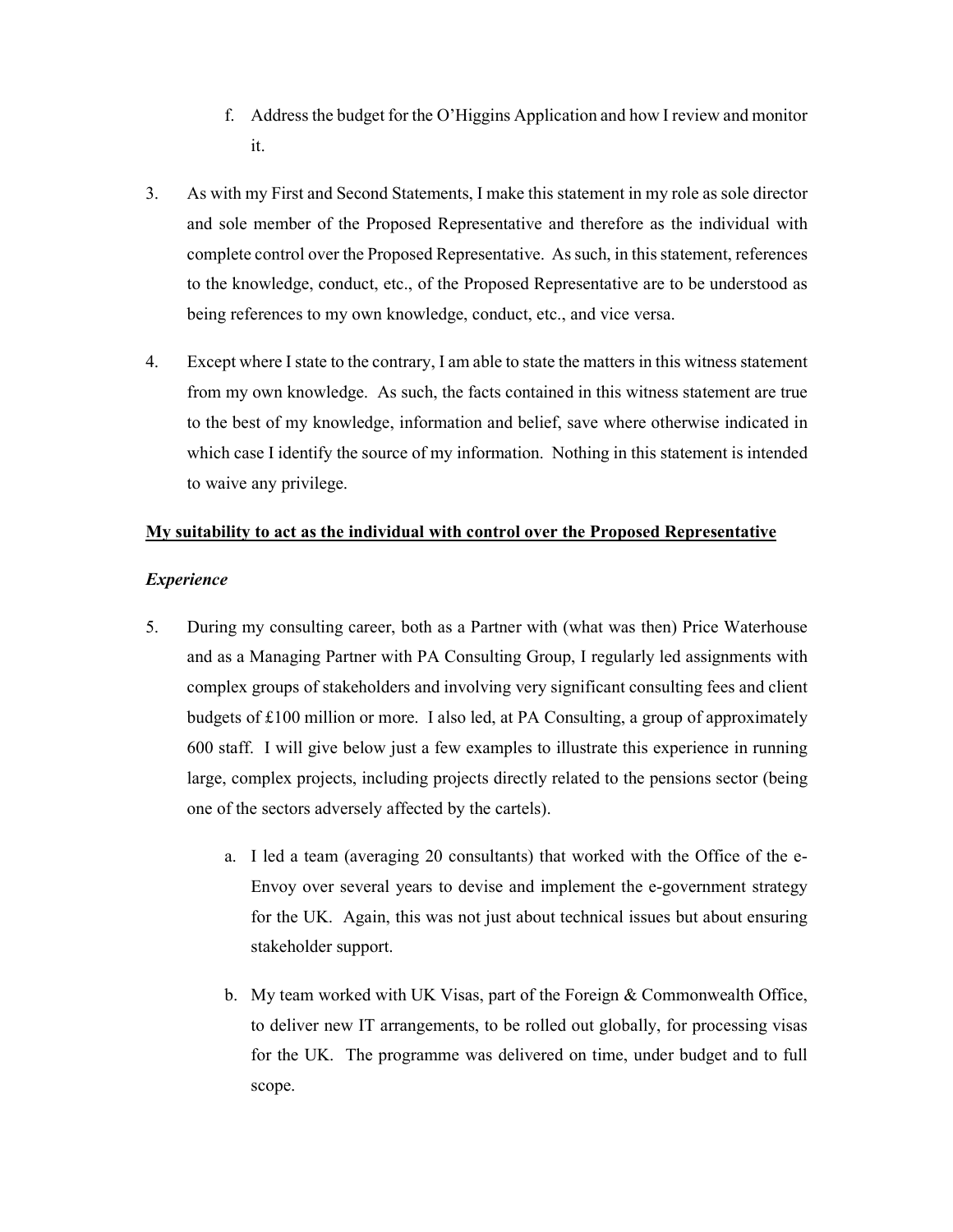- c. I led a range of IT outsourcing projects for government departments, including managing the complex commercial negotiations with preferred bidders.
- d. I led a team that ran consecutive projects to develop and operationalise an information strategy for community care. This involved working over a period of two years with all 108 local authorities in England that had social service responsibilities to establish their information and IT needs, including running frequent regional seminars, and speaking and networking at conferences of the Association of Directors of Social Services. The objective was not simply to devise the 'correct' technical solution, but one that had support and 'buy-in' from those 108 organisations.
- e. Since finishing full-time employment in 2006 (further details below) I have continued to lead complex stakeholder management exercises. For example, I chaired The Pensions Regulator ("**TPR**") during the early stages of autoenrolment. As the TPR annual report for 2012-13 notes: "*We commenced writing to large and medium employers periodically from 18 months prior to their staging date. In 2012-2013 we sent out more than 44,000 letters and we*  will build on this activity in 2013-2014. We also attended meetings, hosted *speaker events, and developed and presented webinars*".All these activities were cleared and monitored by the TPR Board and I took part in visits to employer groups and advisers to assess how they experienced these activities and to get feedback on how we could do things better.
- f. Most recently, during my six years chairing the Local Pensions Partnership, I led the process whereby initially two, then three, local government pensions funds combined the management of their assets (now valued at £20 billion). It remains, so far, the only local government pensions pool where 100% of the assets are managed by the pool. This involved establishing significant degrees of trust with stakeholders, such that pension funds were willing to transfer the management of their assets.
- 6. My roles at TPR and the Local Pensions Partnership have given me an excellent understanding of the pensions industry and the vital importance of well-managed pension schemes. Accordingly, the impact of the FX Cartels on pension funds is of particular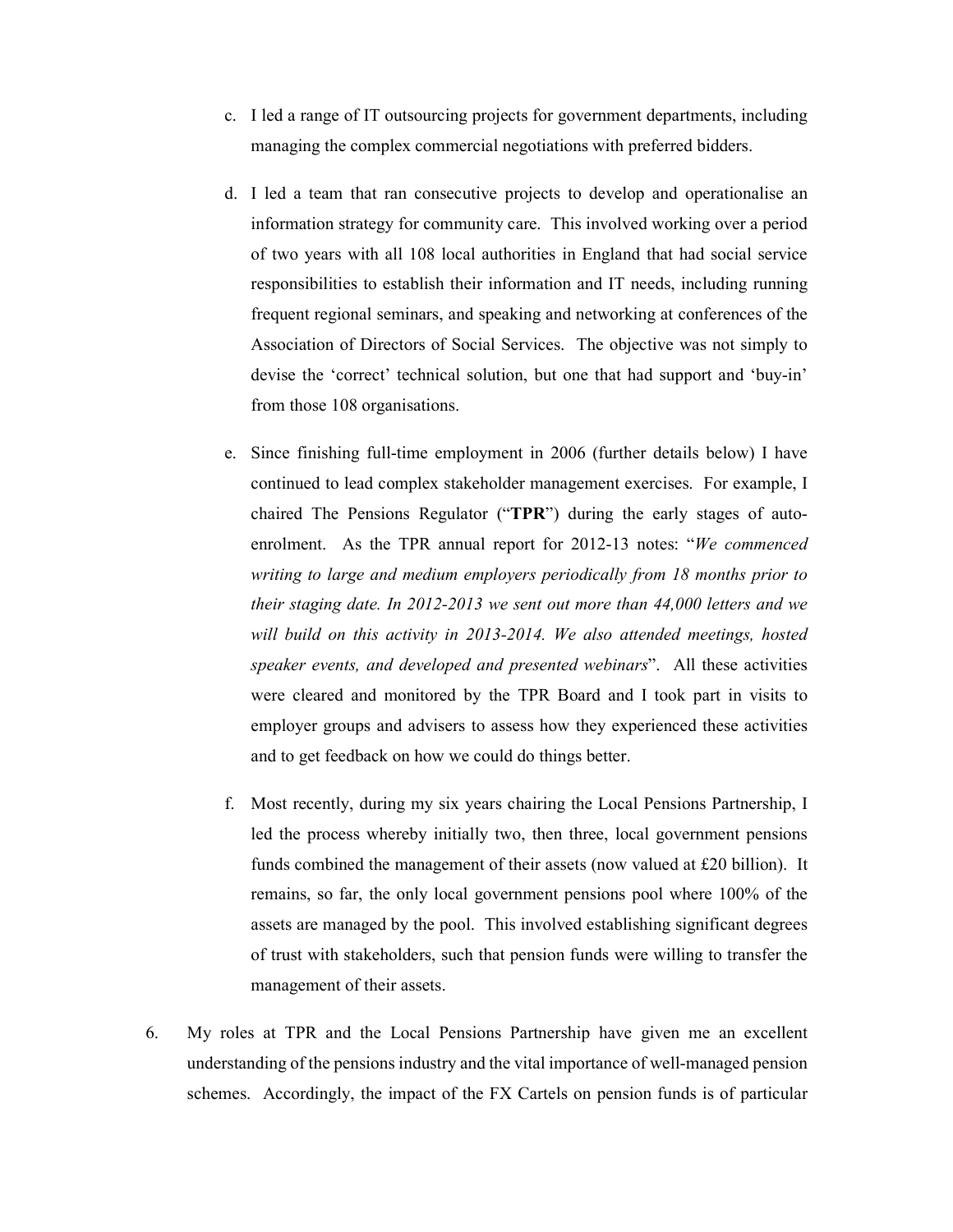importance to me and contributed to my desire to seek to represent the Proposed Class, as explained in greater detail at paragraphs  $30 - 33$  of my First Statement.

7. As to the question of whether I have the time and resources available for the Class Representative role, I have had a 'portfolio' career since 2006, acting as chair or nonexecutive director of a range of public, private and voluntary bodies, as well as carrying out some consultancy work. I control my own diary and make sure I am able to devote the necessary time to each responsibility that I have undertaken.

# *Advisory Committee*

- 8. I have continued to meet, both individually and collectively, with members of my Advisory Committee to inform my decisions as to the running of this case. Without waiving privilege in the matters discussed or the materials produced for the Advisory Committee discussions, I confirm that we have met regularly (meetings after the start of the Covid-19 pandemic have been held remotely) and that they have been briefed on developments in the litigation. They have provided valuable input, and I intend to continue to consult with them throughout the course of the litigation.
- 9. Mr Damian Mitchell of D-Square, who is a member of the Advisory Committee and has over 30 years' experience trading FX, had particularly helpful insights into the Proposed Defendants' arguments that the case should be brought as an opt-in rather than an opt-out case. Mr Mitchell is now contributing a witness statement on these issues.

# *Hourly rate*

10. For full disclosure, I note that, since my First and Second Statements, my hourly rate was subject to review in January 2020 and subsequently increased to £420 (an increase of £20). This is in the mid-range of fees for my other consultancy commitments and the cap regarding the average amount I may receive in any 12-month period (being £65,000) has not changed.

# **Communication with the Proposed Class**

11. As envisaged in the Litigation Plan exhibited as Exhibit MOH4 to my First Statement, I have continued to communicate with the members of the Proposed Class that I seek to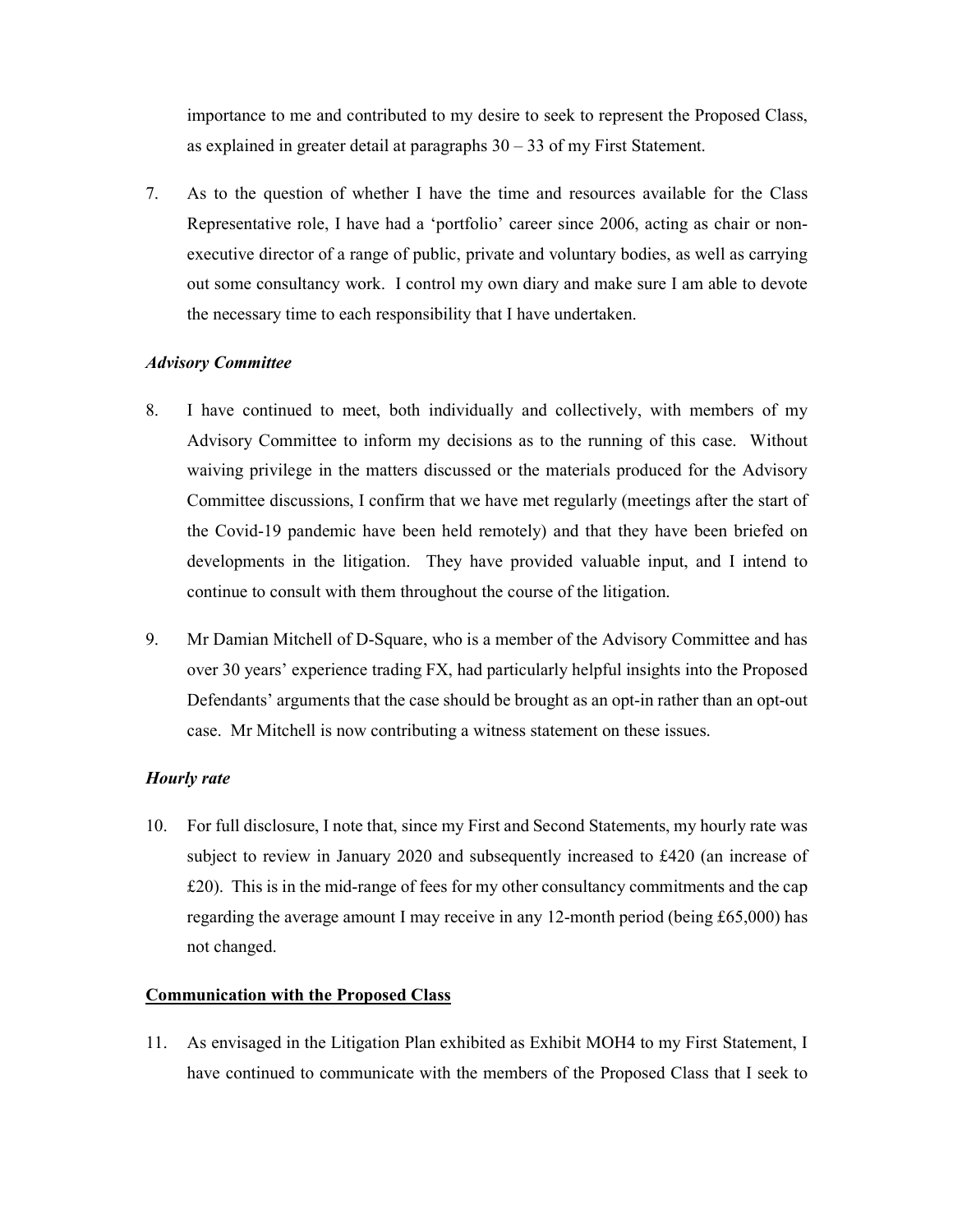represent. This communication is to ensure that members of the Proposed Class are kept informed of any and all updates in the proposed proceedings.

- 12. In October 2019 I visited Dublin with a member of the legal team. During this trip we met with a number of Ireland's largest potential opt-in class members. We also met with lawyers active in the funds industry to inform them of the anticompetitive conduct and alert them to the litigation. Given Dublin's prominence as a leading funds centre in Europe, this trip will have increased the potential opt-in engagement (as is discussed further below).
- 13. I also attended the Institutional Investors conference in Berlin in early February 2020, and spoke about the case to senior executives from the Fonds de Réserve pour les Retraites (The French Pension Reserve Fund  $-$  €36.6bn assets under management ("**AUM**"), HypoVereinsbank (€3.2bn AUM), European Patent Office Reserve Funds for Pensions and Social Security (€8.1bn AUM), APK Pensionkasse AG Vienna (€2.8bn AUM), WTO Pension Plan (CHF 4.1bn AUM) and Bank of Ireland Pensions Fund (€6.1bn AUM).
- 14. While the Covid-19 pandemic has prevented me from attending further in-person conferences, I have used other means of engaging with members of the Proposed Class, namely:
	- a. **Website updates**: the Claim website, www.ukfxcartelclaim.com (the "**Claim Website**"), has been kept updated with each significant development in the litigation. The Claim Website allows members of the Proposed Class to view various documents, each of which is a companied by a short explanation of the content and effect of the relevant document. Available documents include:
		- i. case documents, including the O'Higgins Application Collective Proceedings Claim Form (the "**Claim Form**"), my First and Second Statements, Ms Hollway's first and second witness statements (with relevant exhibits) and the budget;
		- ii. a summary of the funding and insurance arrangements, explaining the key provisions of the litigation funding agreement and extent of the adverse costs cover;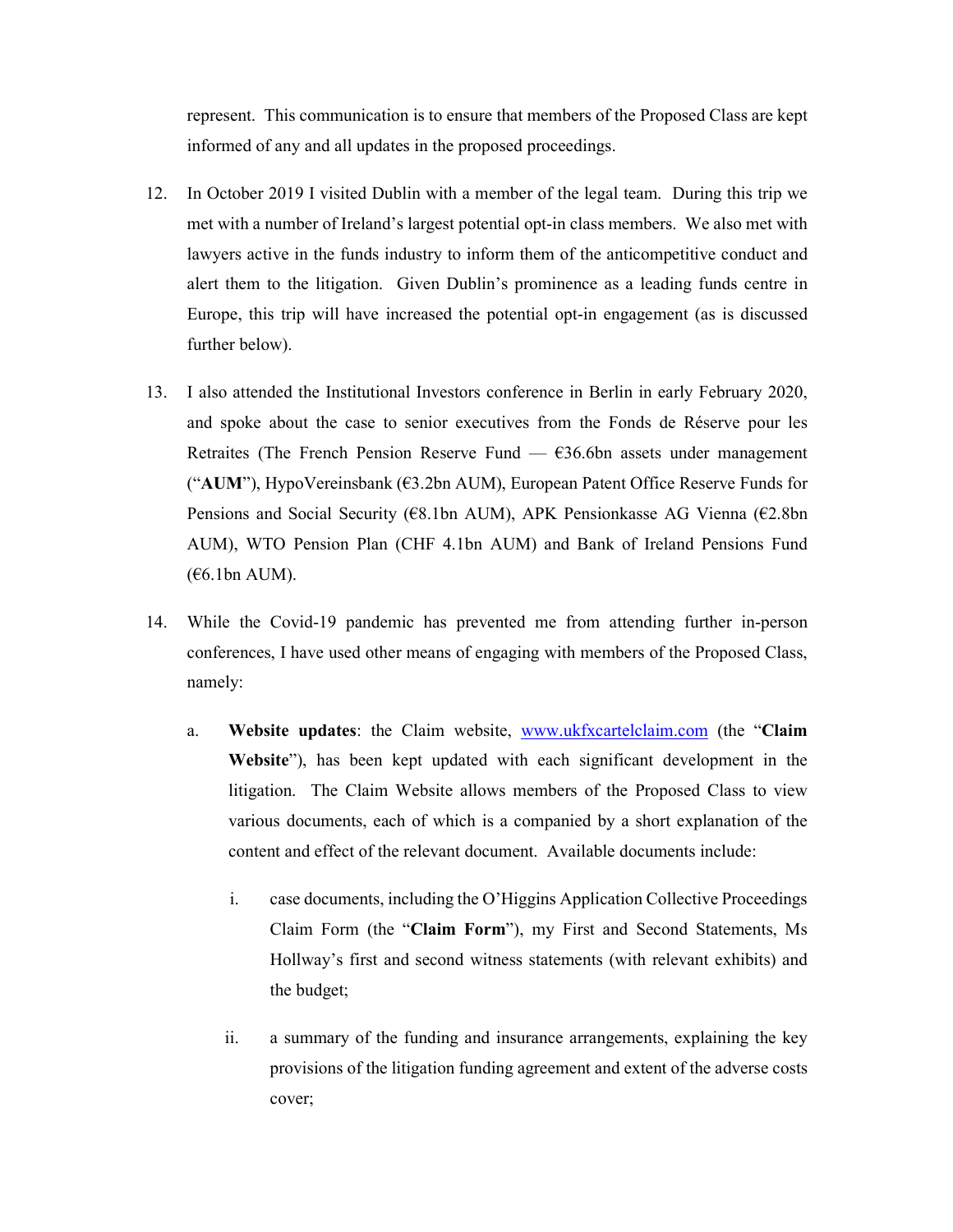- iii. the non-confidential European Commission decisions, and the Commission's press release dated May 2019;
- iv. the Tribunal's summary of the Claim Form; and
- v. transcripts, judgments and orders made in the Claim to date.
- b. **Emails to Claim Website registrants**: after any significant development in the litigation, an email has been sent explaining those developments and next steps to the registrants. By way of example, I attach a copy of the email sent on 21 January 2021, following the last case management conference, at Exhibit MOH8.
- c. **Email enquiries**: as well as the general enquiries address info@ukfxcartelclaim.com, I have a personal email address with the same domain name (moh@ukfxcartelclaim.com). Both email addresses periodically receive enquiries from potential class members, which a member of the case team will respond to, answering any questions, and directing them to the Claim Website for additional information (including to the relevant FAQ, if appropriate).
- d. **Webinars**: I held two interactive webinars at which I and members of the legal team explained the O'Higgins Application to potential class members, held on 10 March 2020 and on 17 March 2021. Attendees submitted live questions during the course of the webinar, and we answered at the end of the session. Everyone who had registered on the Claim Website was sent an invitation email in advance of the webinars, and a further email on the morning of the webinars, reminding them it was going ahead. The webinars were advertised on the website and the Claim's LinkedIn page. The slides from the second webinar are provided at Exhibit MOH9. I propose to continue holding such webinars throughout the course of the proceedings as they are a useful and cost-effective way of engaging with the Proposed Class.
- e. **Communications with industry associations**: I have sent information about the case to the Chairman of the Pensions and Lifetime Savings Association (representing UK pension funds) and held email discussions with him about it.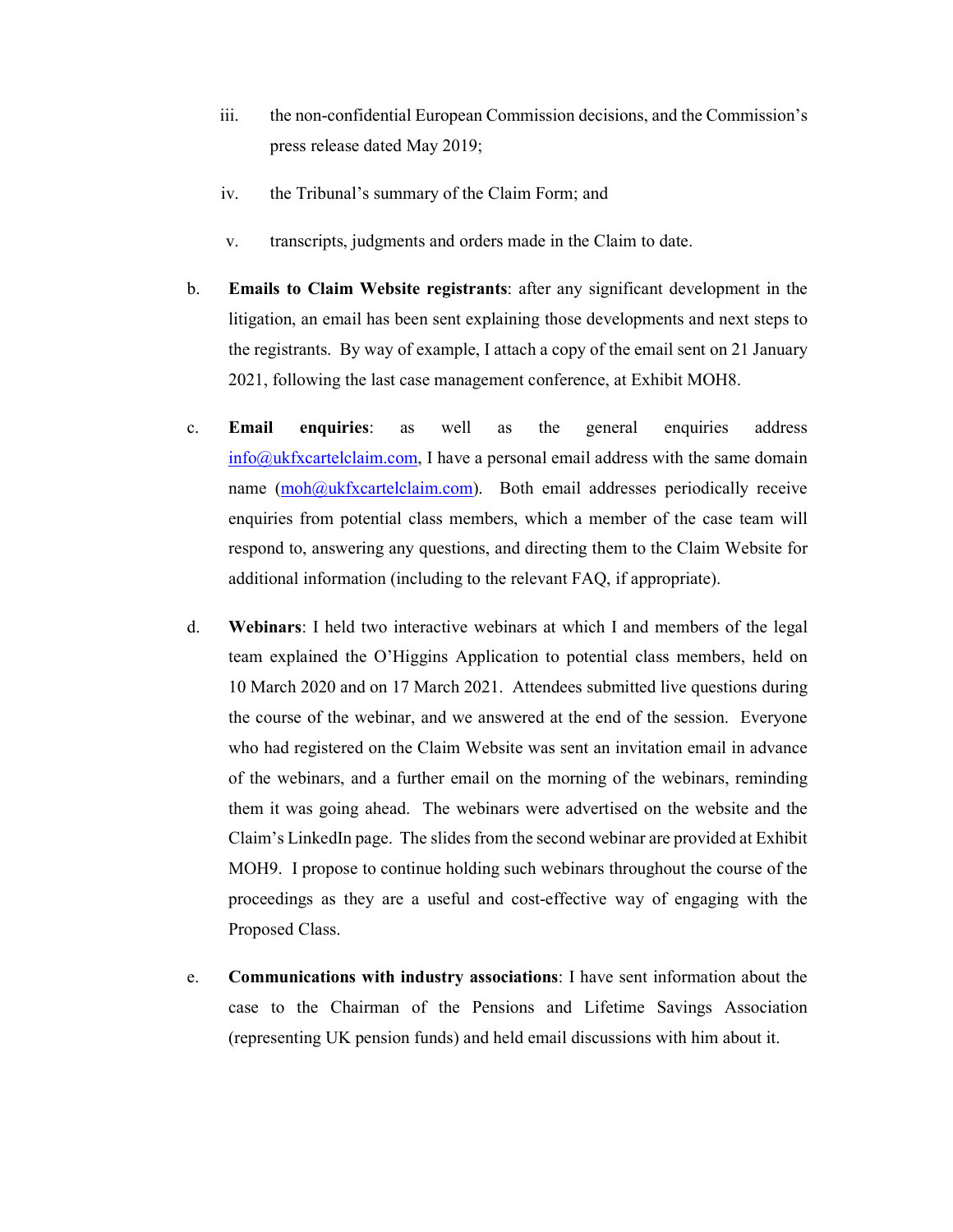- f. **Discussions with contacts**: I have been in touch with various professional contacts to provide them with information about the case, including:
	- i. PTL Trustees, a provider of independent trustee and monitoring services; and
	- ii. the chairs of the Brunel Pensions Partnership, The London Collective Investment Vehicle (London CIV), LGPS Central and Border to Coast Pensions Partnership, representing over 60 local government pension funds, with assets of over £150bn.

I have also authorised and encouraged others involved in the case, including the legal team, experts and members of the Advisory Committee, to similarly discuss the case with their contacts who they believe may be interested in it.

- g. **Mainstream and financial press**: I have engaged a public relations agency, Questor Consulting, to manage press and keep in regular contact with an extensive list of national and international journalists from the mainstream, financial and legal press (including the FT, Bloomberg and Investment Week), to provide them with periodic briefings on the Claim. The full list of publications and broadcasters is provided at Exhibit MOH10. The Claim has received wide press coverage with articles published in Bloomberg, City AM, CNBC, Deutsche Welle, Financial News, The Financial Times, FT Adviser, FX Markets, FX Week, iExpats, Investments and Pensions Europe (IPE), LearnBonds, Le Figaro, Money Age, Pensions Age, Pensions Expert, Reuters, The Economist, The Guardian, The Scotsman, The Times, The Trade and This Is Money (as well as the legal press). To attempt to raise awareness of the Claim beyond those who have already registered on the Claim Website, I have spoken to a number of journalists to encourage them to publish articles explaining this and (as at the date of this statement) have given interviews to Bloomberg, City AM, Deutsche Welle, Financial News, FT Pensions Expert, FX Markets, FX Markets and Risk.net, IBA Global, IPE Real Assets, Press Association, Reuters, Sky News, The Daily Telegraph, The Economist, The Guardian and The Wall Street Journal.
- h. **LinkedIn page**: the Claim LinkedIn page is kept up to date with developments in the case including notifying potential class members of upcoming hearings. As well as links to Claim Website and press articles, the LinkedIn page is regularly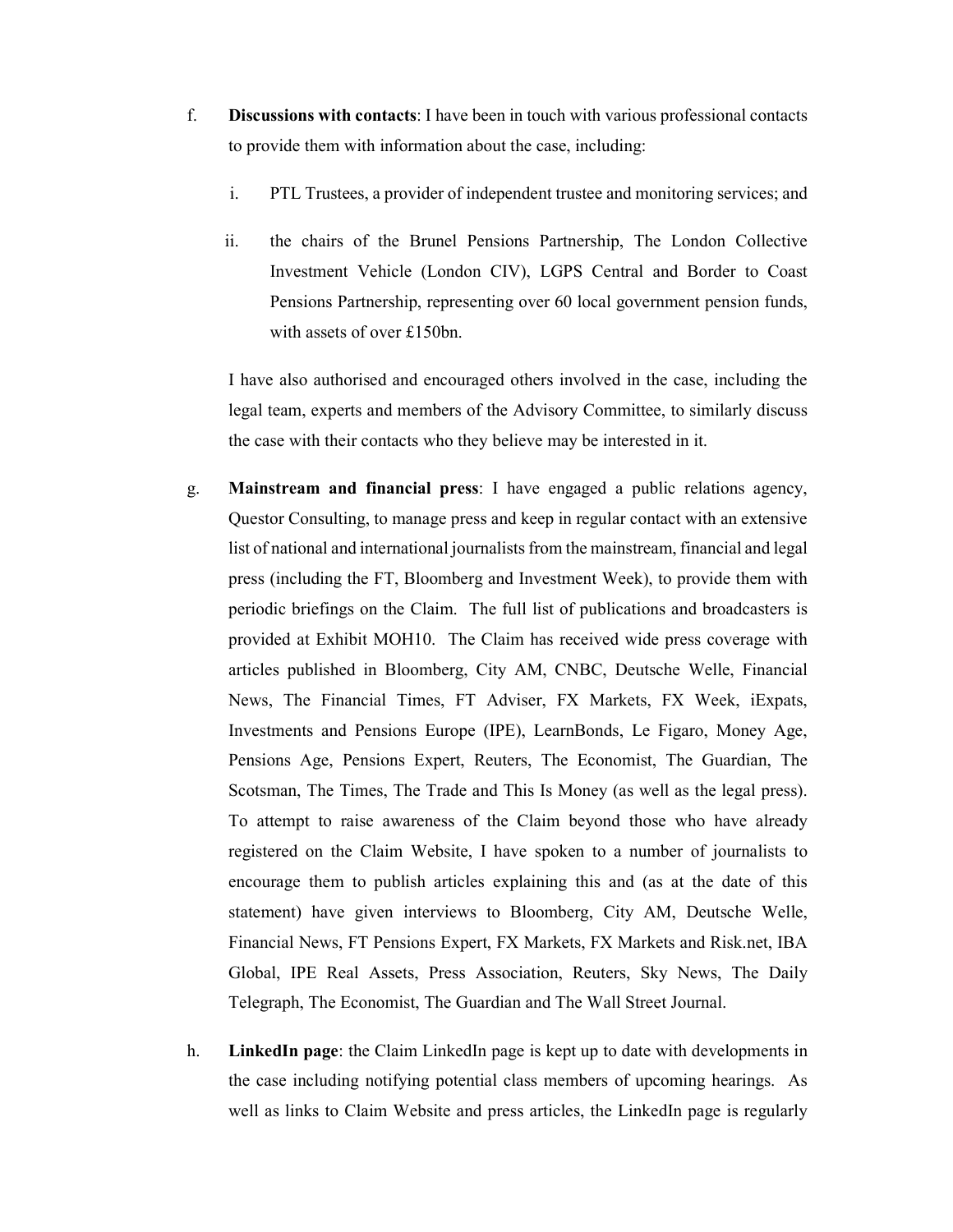updated with articles which may be of interest to potential class members, to help them understand the Claim and the collective action regime. As at the date of the statement, the website includes links to articles on the following subjects:

- i. the Supreme Court hearing and judgment (separate articles) in *Merricks v Mastercard*, explaining possible implications of the judgment on the Claim;
- ii. litigation funding and after the event insurance, explaining what they are, how they work and why they are important in collective actions;
- iii. the duties of class representatives, explaining the legal framework and factors relevant to suitability; and
- iv. follow-on claims, explaining what a follow-on claim is, and what this means in terms of a claimant's requirement to prove wrongful conduct in a cartel damages claim.
- i. **Website video**: I have recorded a short video in which I explain the Claim and my reasons for bringing it, which is available on the Claim Website.
- j. **Asset management associations**: Questor Consulting has been communicating with asset management organisations including the European Fund and Asset Management Association (EFAMA) and the Investment Association, to keep them apprised of progress in the Claim.
- k. **Investor relations organisations**: similarly, Questor Consulting has been communicating with investor relations organisations which have significant asset management clients, including ISS, Glass Lewis, and Institutional Protection Services, to allow them to keep their own clients up to date.
- l. **Conference***:* I will be on a panel on class actions in competition law at the Bonavero Institute of Human Rights – Class Actions in England and Wales conference on 7 May 2021.
- 15. Following the Tribunal's approval of the Joint Publicity Notice ("**JP Notice**") on 4 February 2021, in accordance with the Litigation Plan, the O'Higgins Application took the following steps to publicise the JP Notice within 7 days of the approval: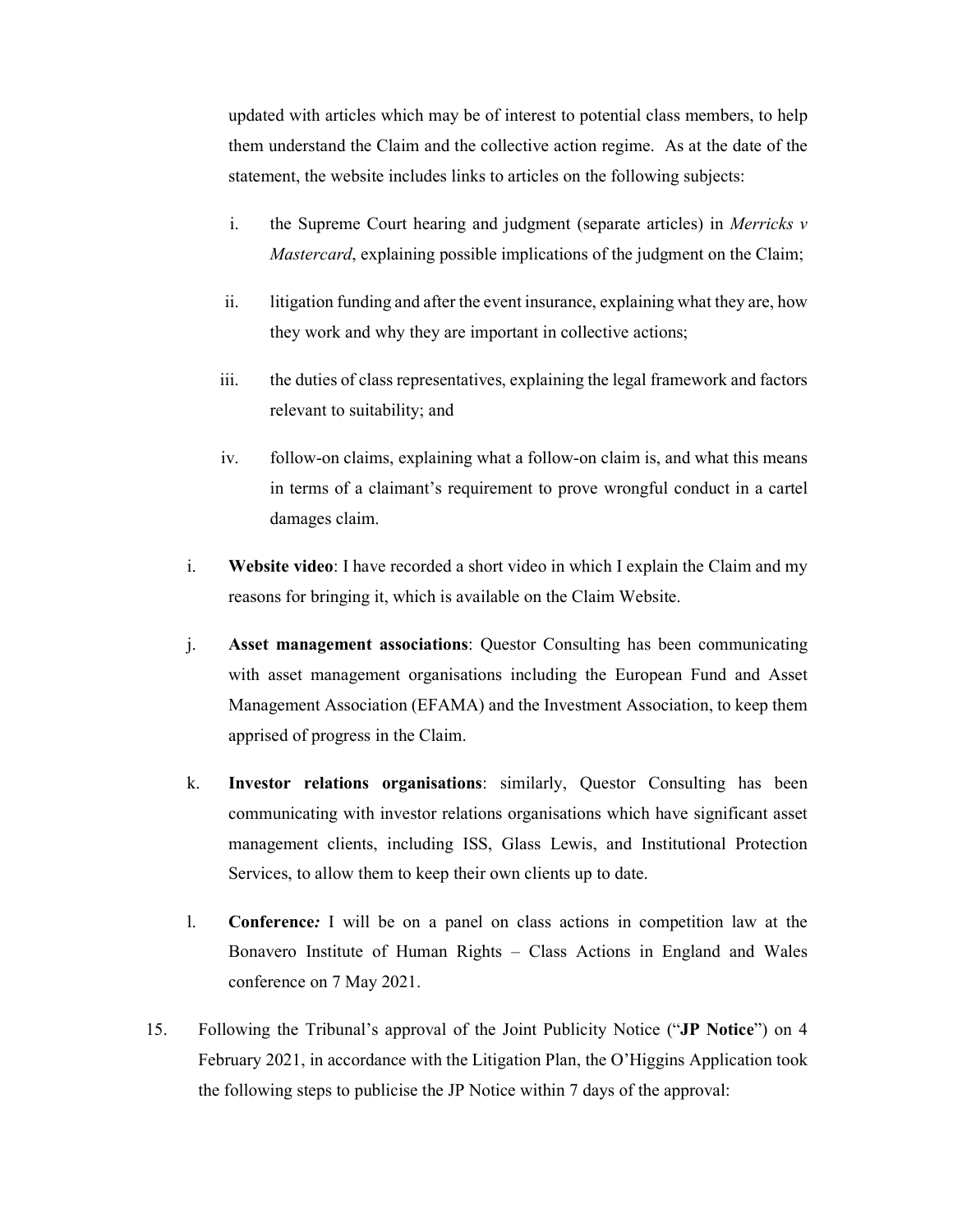- a. **Website**: the JP Notice was published on the Claim Website on 6 February 2021, and a post went up on the claim's LinkedIn feed directing potential class members to the JP Notice on the Claim Website.
- b. **Email**: the JP Notice was sent by email with the subject line "*Claim Update: Formal Legal Notice*" on 9 February 2021 to everyone who had registered on the Claim Website, included at Exhibit MOH11. The JP Notice was sent as a link rather than an attachment to maximise the effectiveness of the noticing. I understand that internet service providers will often flag bulk emails sent with attachments as potential spam, impacting deliverability of the notice and future emails from the ukfxcartelclaim.com email addresses. This method also avoided any problems with mailboxes having file size limitations or functions to block attachments.
- 16. In addition, the O'Higgins Application subsequently took the following additional steps to publicise the JP Notice:
	- a. **Solicitor contacts**: I am informed by the legal team that a number of organisations who have been in contact with Scott+Scott UK LLP in the past about the FX cartels have been provided with information about the O'Higgins Application. Many of these have registered on the Claim Website already, but over 20 who had not registered were emailed individually and sent the JP Notice.
	- b. **Asset management organisations**: Questor Consulting sent the JP Notice to both EFAMA and The Investment Association to ensure that they were fully aware of the certification hearing and potential class members' and interested parties' rights to object or to apply to make submissions, to allow them to communicate with their members and answer any questions should they be approached.
	- c. **Investor relations organisations**: Questor Consulting sent the JP Notice to ISS, Glass Lewis and Institutional Protection Services. I understand that further to that, at least ISS sent an information email to its own clients in relation to the JP Notice.
	- d. **Informing the press**: Questor Consulting sent the JP Notice to journalists at over 50 publications.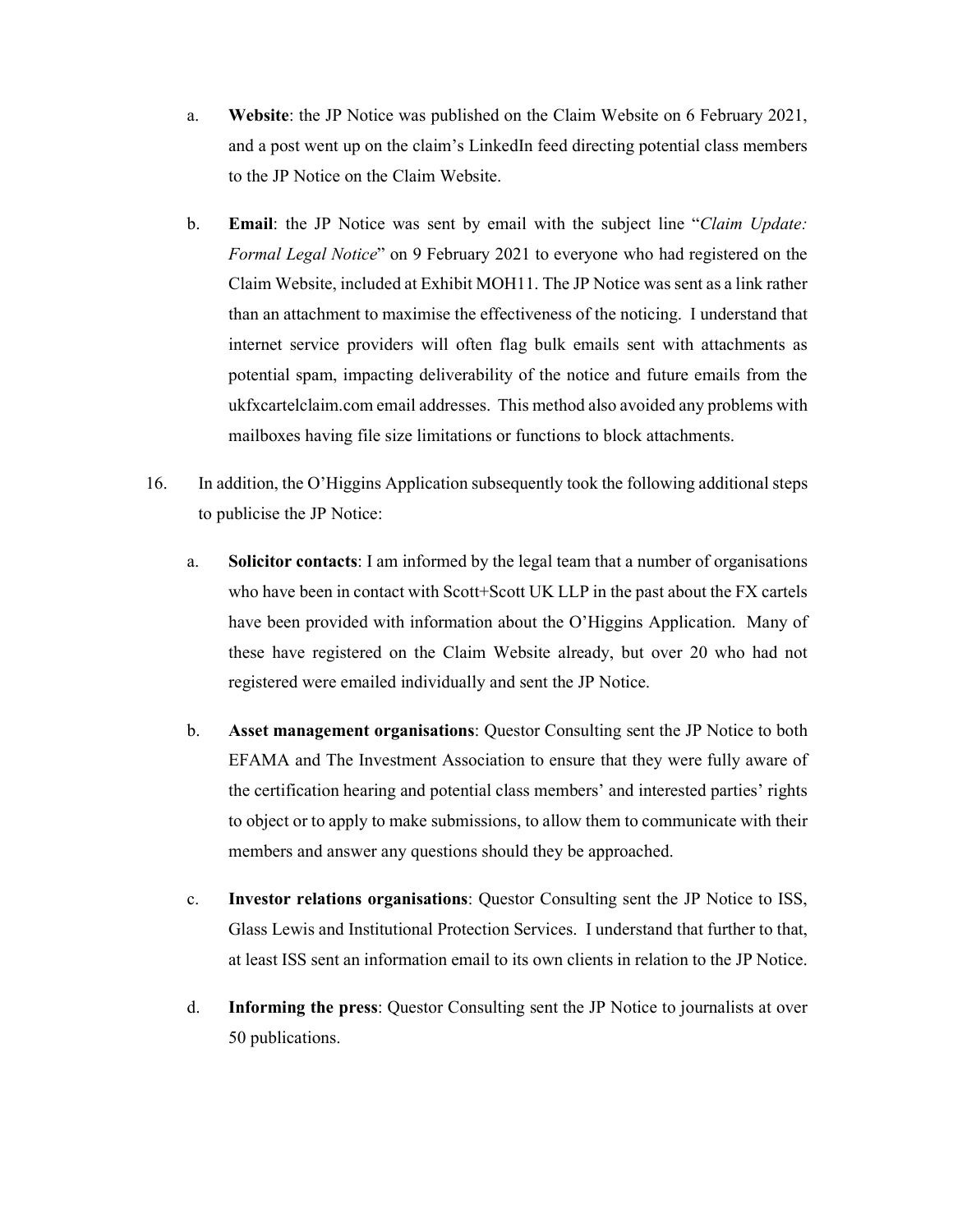17. I intend to continue to communicate regularly with members of the Proposed Class, using the methods outlined above.

## **Opt-out**

- 18. In my First Statement, I explained at paragraph 27 the reasons why I am applying to bring the O'Higgins Application on an opt-out basis. Among other reasons, I highlighted: the size of the class; the expense and difficulty of attempting to contact all potential members of the Proposed Class to explain the Proposed Collective Proceedings to them; the low value of damages to which many class members will be entitled; and reluctance of class members to sue the banks with whom they deal.
- 19. I have reviewed the CPO Response, and I understand that the Proposed Defendants take the position that the Claim should be brought as an opt-in, rather than opt-out, action, although I note they have filed no evidence to support their submissions. In this section I further elaborate the reasons why, based on my own previous experience, I do not believe an opt-in approach is as effective or appropriate as an opt-out approach.

# *Opt-in vs opt-out regimes*

- 20. As I described at paragraph 34(c) of my First Statement, during my tenure as Chairman of TPR, I was involved in the introduction of the auto-enrolment pension regime in 2012 and the subsequent amendment of TPR's objectives to include a new aim of maximising employers' compliance with their duty to enrol staff automatically into a qualifying pension scheme with a minimum contribution rate.
- 21. Auto-enrolment to pensions is in essence a form of opt-out enrolment. Prior to the introduction of auto-enrolment, many workers missed out on valuable pension benefits, because the worker did not apply to join their company's pension scheme even where such a scheme was available. Auto-enrolment made it obligatory for companies to enrol their employees in pensions for the first time. This was a significant pension reform which resulted in several millions of workers starting to save into a pension scheme for the first time. Despite some employers' arguments that auto-enrolment was not necessary, it is clear that the number of employees who now have some form of pension provision is much greater due to auto-enrolment.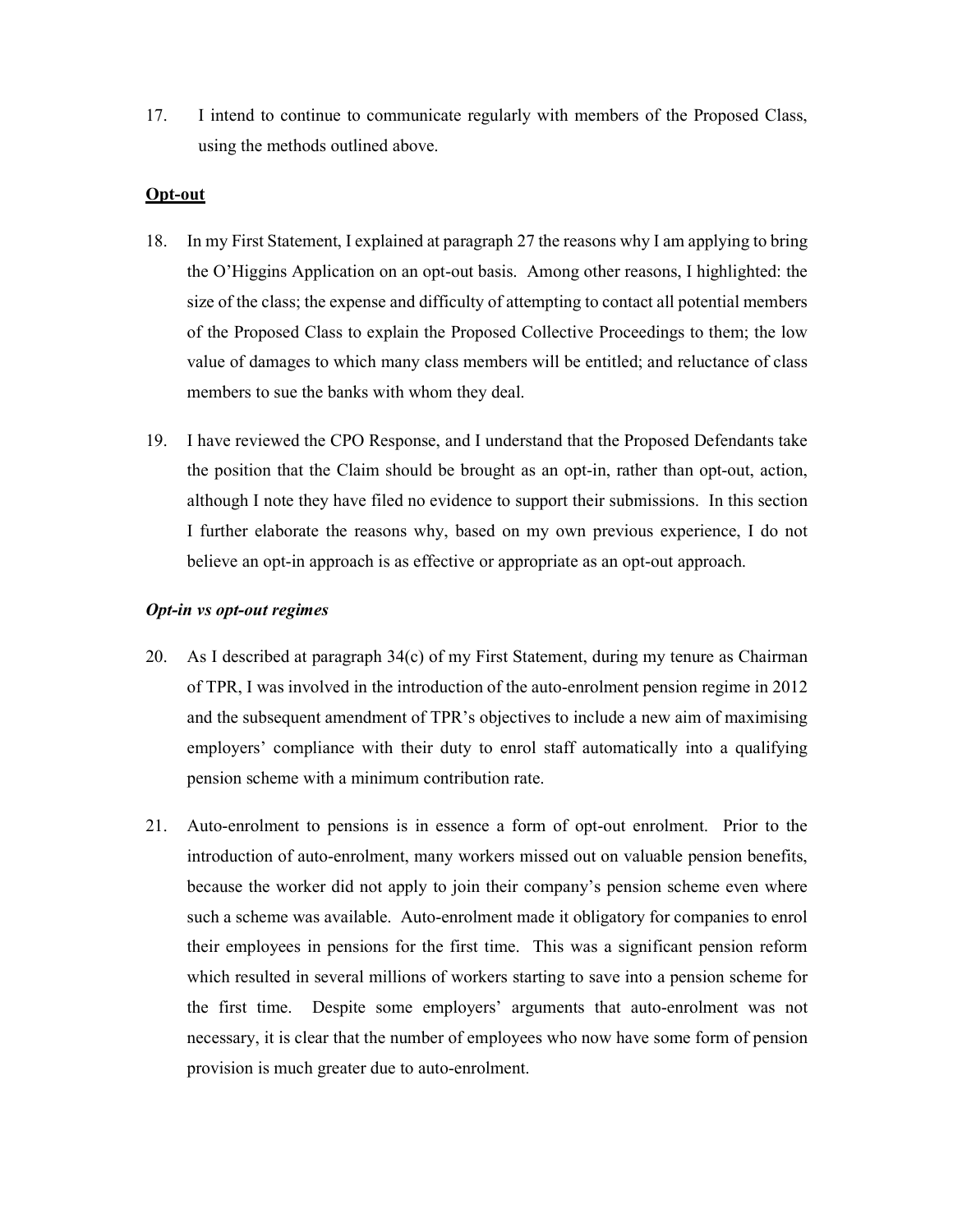- 22. My involvement with the introduction of the pensions auto-enrolment regime made it clear to me that people will often not be aware of steps that they could or should take, and even when aware, many may not take pro-active steps even when there is an important financial benefit at stake. This can be for a variety of reasons, such as being unaware of benefits, or taking a view that the effort involved is not worth the reward, or simply not making it a priority and finding the time to do it.
- 23. Although this should be less of a problem for a business than for individuals, nevertheless I believe the same issues would arise for many businesses adversely affected by the FX cartels. A very substantial number may be unaware of the FX cartels and/or that they are entitled to compensation. I understand from Mr Mitchell that he was unaware of his business's right to compensation even though FX trading is his business's sole activity. For some, particularly those with comparatively small trading volumes, even if they were made aware, they will not have the time or inclination to make a decision about whether or not to get involved, let alone provide data at a time when any ultimate entitlement to compensation is some way off. They may also be very hesitant to become involved in litigation adverse to banks with whom they have an ongoing relationship. I address below the distinction between opting in to litigation at an early stage and coming forward to claim money from a damages pot that has already been established.

# *Why class members prefer opt-out*

24. In my First Statement at paragraph 27(d), I referred to the reticence of commercial parties to become involved in disputes with key suppliers, such as the banks with whom they deal. As part of my communication with the Proposed Class, I have been in touch with a number of potential opt-in and opt-out class members (and bodies which represent them) who have displayed this reticence. In some instances, people have said that their organisation's previous experience of litigation predisposed them against becoming involved. Others made a point of asking, including in our most recent webinar, whether if they registered on the Claim Website, this information would be kept confidential, particularly from the Proposed Defendants. This further confirms to me that many organisations and individuals are reluctant to take any positive step adverse to the banks, particularly by becoming involved in litigation which they see as speculative or uncertain.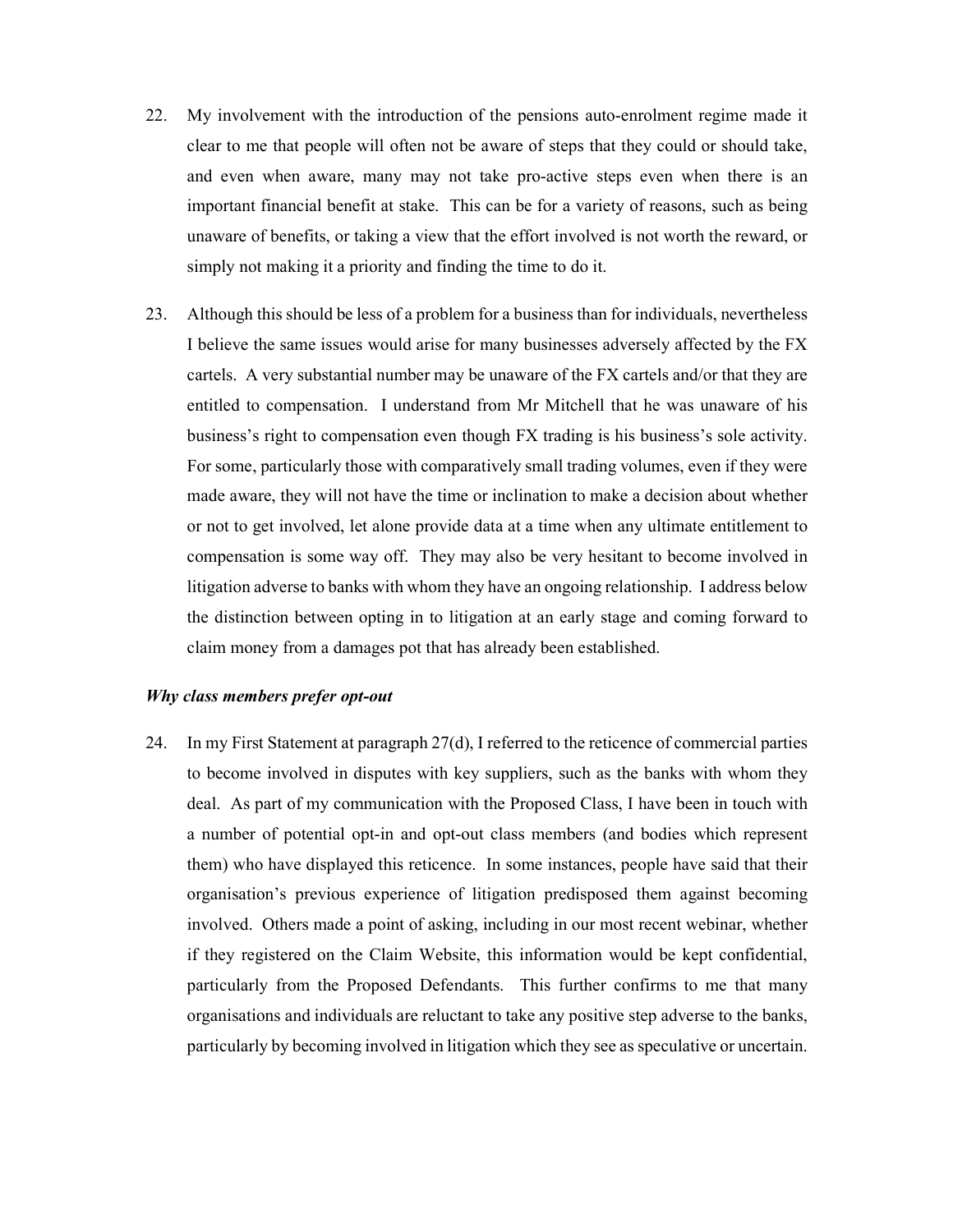25. By contrast, I believe the position is likely to be different when there is a damages pool to be distributed as a result of either a favourable judgment or a settlement. At that stage, members of the Proposed Class can be informed that they are entitled to a share of the damages, so any investment of time and effort of needed to lodge their claim is not speculative but done in the knowledge that they will receive a return. The risk of harming relationships with their banks should also be perceived as less if the damages pot has already been ordered or agreed. I believe this will particularly be the case if the UK follows the US model where (I am informed by Scott+Scott) distribution is handled by the claims administrator and the identities of class members who come forward to participate in the damages distribution are not made known to the banks, let alone made public.

#### *Nature of class members*

- 26. In the CPO Response, the Proposed Defendants refer selectively to passages from my First Statement to claim that I have contradicted myself regarding the nature of the proposed class members. I reject this misleading allegation, which mischaracterises what I said. The detail of this mischaracterisation by the Proposed Defendants is as follows:
	- a. At paragraph 24 of my First Statement I stated: "*I believe that, generally, most entities which traded FX will have done so repeatedly, either as a fundamental part of their operations (e.g. investment funds) or as an ongoing ancillary task to a businesses' main operations (e.g. multinational corporations repatriating money to the UK from other jurisdictions), and will be well aware that they have done so*."
	- b. At paragraph 27(a) of my First Statement I stated: "*Whilst some of those entities will no doubt frequently engage in FX transactions and therefore have an extensive knowledge of the FX market, the Proposed Class is also likely to include members for whom FX transactions do not form a central part of their business and who therefore may not be aware of the existence of the FX Cartels and the implications of the FX Cartels for them. In the absence of the Proposed Collective Proceedings, these potential claimants may not even be aware that they have been harmed, let alone that they have a claim arising from the FX Cartels*." [emphasis added]
	- c. In paragraph 33(c)(ii) of the CPO Response the Proposed Defendants refer to "*Mr O'Higgins' assertion that the proposed class is "likely to include members for*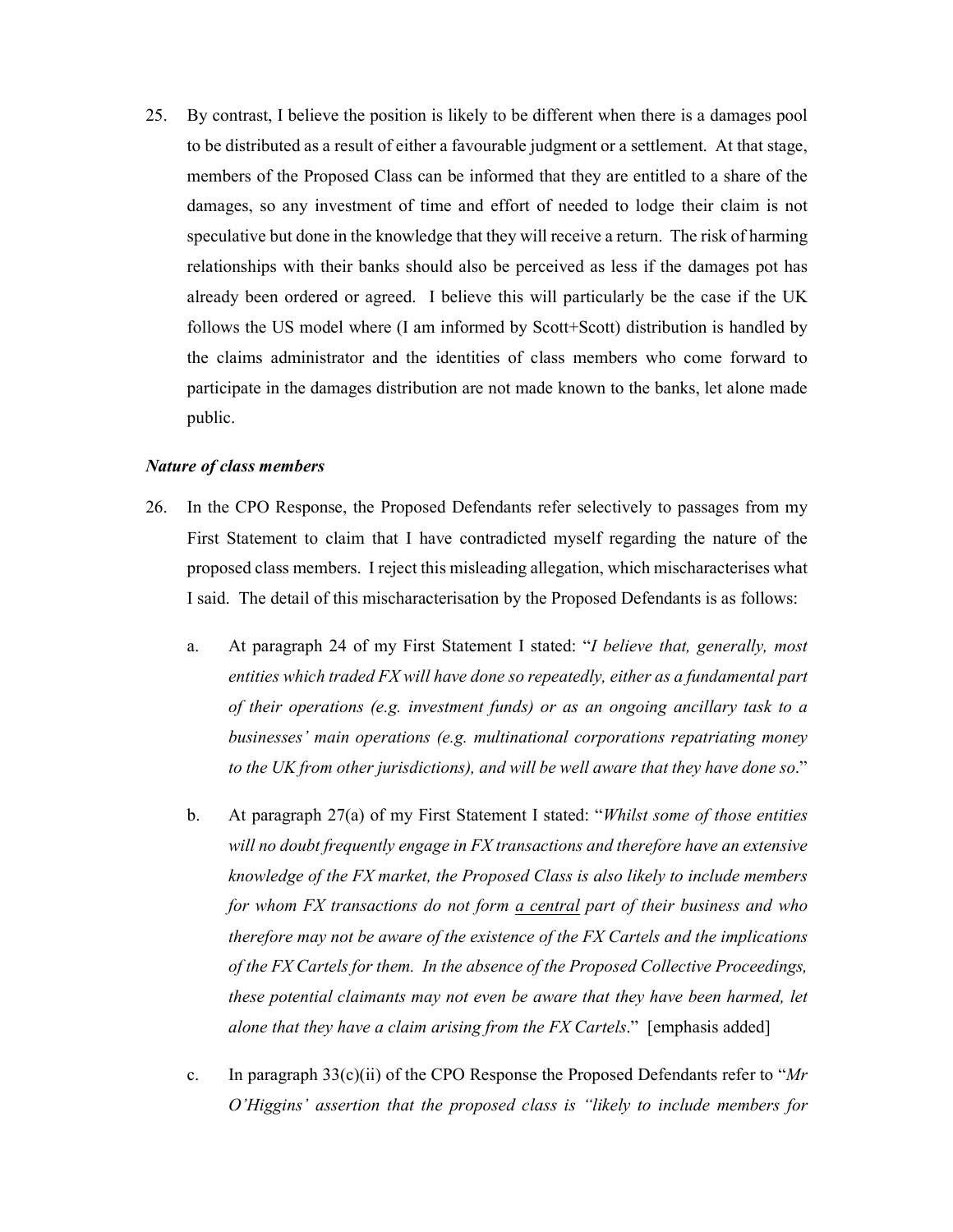*whom FX transactions do not form part of their business"*" and refer to paragraph 24 of my First Statement. I note that the Proposed Defendants have omitted the words "*a central*" in their quoting of my First Statement. I trust that this was an unintentional mis-transcription, but this error changes the meaning of the sentence significantly.

- d. In paragraph 37(a) of the CPO Response, the Proposed Defendants state that paragraph 27(a) contains a "*bare assertion*" and contradicts paragraph 24. These allegations are presumably as a result of their misreading of the quote as omitting the words "*a central*" from "*a central part of their business*".
- 27. In paragraph 27(a), I was referring to the two types of potential class members identified again in paragraph 24:
	- a. those who trade FX as part of their core business, e.g. investment funds who trade FX as an investment strategy (i.e. the "*most entities which traded FX will have done so repeatedly"*); and
	- b. those who trade FX on an ancillary basis to their central business (i.e. the entities "*for whom FX transactions do not form a central part of their business*"), e.g. corporates who occasionally purchase FX to manage their currency exposure.

I therefore consider that my statements were entirely consistent.

- 28. As to the allegation that paragraph 27(a) is "*unevidenced*" and a "*a bare assertion*", I confirm that paragraph 27(a) is based on my knowledge and experience. Nor would I regard it as at all controversial that entities in both categories exist and are part of the class, and I understand Mr Mitchell will also address this in his statement. I therefore maintain that the members of the Proposed Class will include both types of customer as I identified in paragraphs 24 and 27.
- 29. In paragraph 40 of the CPO Response, the Proposed Defendants refer to both proposed class representatives providing for non-UK domiciled class members to opt in to the proceedings. That is correct, but that does not contradict the core position that the application is on an opt-out basis for UK-domiciled class members.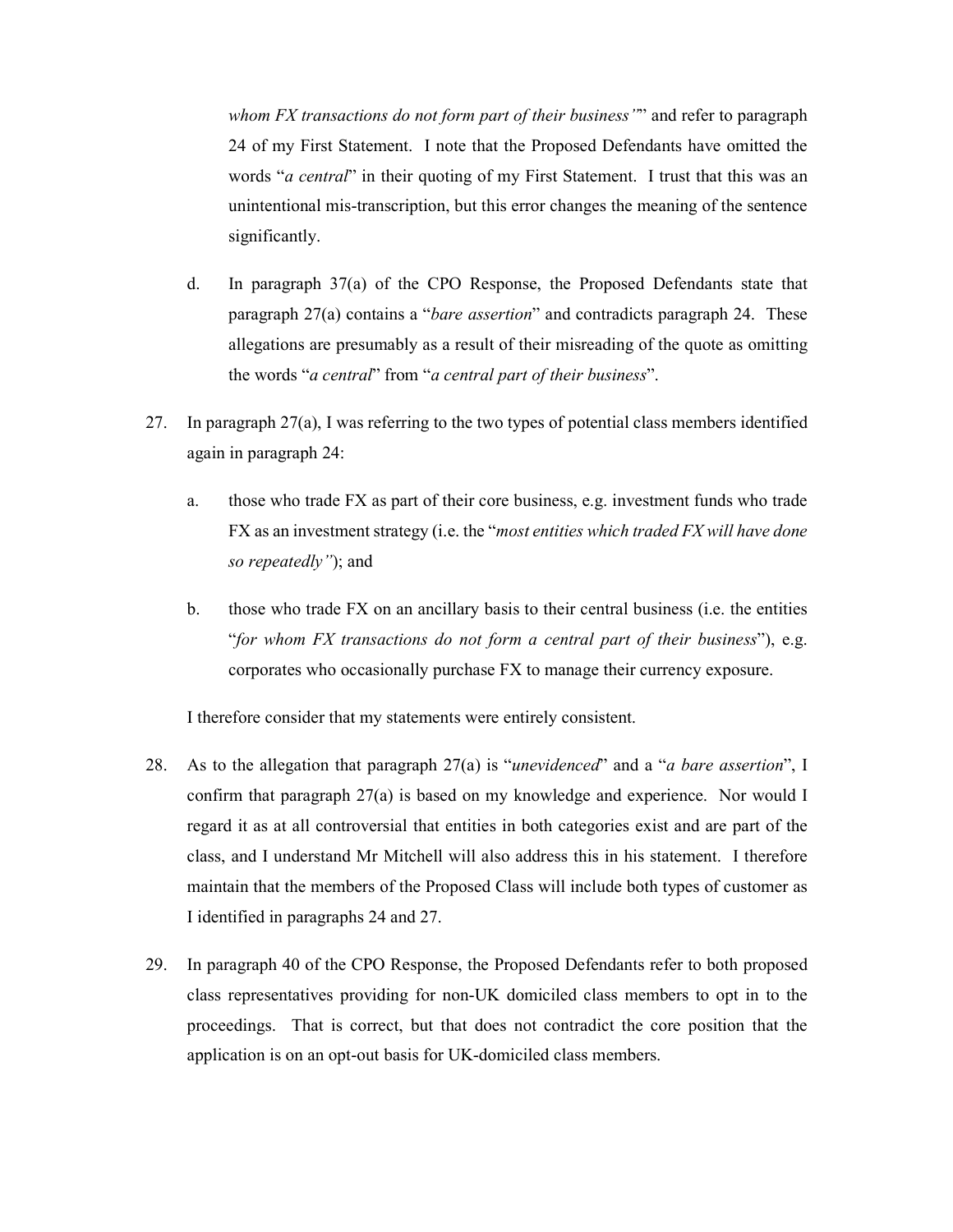30. While I wish to make the option of opting-in available to non UK-domiciled entities who have suffered loss, particularly as a result of trading FX in London, and, as I have explained, some of my engagement with members of the Proposed Class has been with entities in this category, the core class consists of UK-domiciled entities. Non-UKdomiciled class members may include entities who trade FX out of London but are domiciled elsewhere (e.g. the Cayman Islands, Ireland, Luxembourg, the Channel Islands, etc.). It may also include sophisticated class members of the nature identified by the Proposed Defendants who are based in and trade through Europe (e.g. Frankfurt, Paris, Amsterdam, etc.) and sophisticated class members who are based outside Europe (e.g. Middle East, Asia, etc.) but trade through Europe. Post-certification, we will embark on a publicity campaign, as explained in the publicity plan included in the Litigation Plan, to explain the Claim to such class members, but we recognise the challenges in this exercise, which reflect some of the challenges involved in relation to attracting opt-ins generally. Also, the cost of such a campaign can more readily be justified for a claim that has already been granted a Collective Proceedings Order and when being conducted in conjunction with the publicity informing class members of their right to opt out.

### *Lack of viability of opt-in claim*

- 31. In paragraph 50 of the CPO Response, the Proposed Defendants state that I made a "*halfhearted suggestion*" in paragraph 27(e) of my First Statement that an opt-in claim would not be economically viable. It is not clear to me on what basis the Proposed Defendants characterise a succinct statement as "*half-hearted*". However, to the extent I can understand their statement, and by way of further detail, I note Mr Neil Purslow will elaborate on the very different analysis that needs to be conducted when considering an opt-in rather than an opt-out action in a second witness statement.
- 32. I also understand from Scott+Scott that many thousands of class members in the US Class Action have received comparatively small payouts (which Ms Belinda Hollway will address in her witness evidence). I regard class members who suffered comparatively small losses as just as entitled to compensation as class members who suffered large losses, but I recognise that the costs and difficulty of identifying and communicating with such class members and trying to persuade them to join a claim prior to there being settlement or judgment money 'on the table' are likely to be disproportionate. I also expect that potential class members who are entitled to comparatively small payouts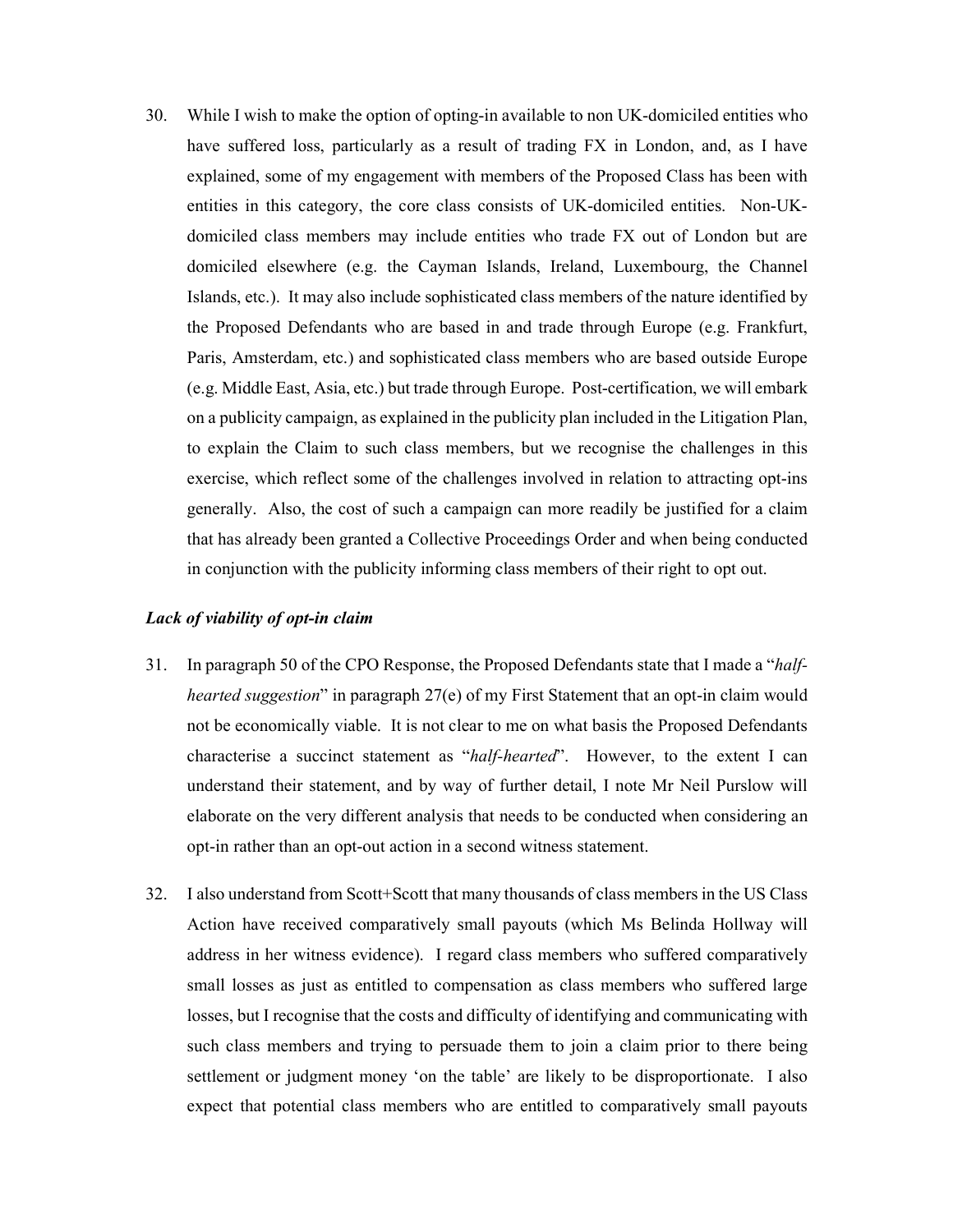would be less likely to undertake any significant volume of work in order to participate in an opt-in claim, and I again, I understand from Scott+Scott that in the US Class Action most elected the 'Option 1' route which did not require them to produce data (again I understand this point will be address in Ms Hollway's witness evidence).

33. I therefore believe that an opt-in claim would not be as effective a means of providing compensation to as many of the victims of the FX cartels as the opt-out claim that I am seeking to bring, and would ultimately not be an economically viable means of proceeding on behalf of the Proposed Class. I have also been informed by Scott+Scott that, while in an opt-out claim the litigation funder is paid from undistributed damages, in an opt-in claim there would be no such undistributed damages and therefore the funder would have to be paid by taking a proportion of the class members' damages. This would lead to class members having to give up a portion of their recovery.

# **Timing of the O'Higgins Application**

- 34. I understand that Mr Evans states in paragraphs 25 to 27 of his first witness statement that his delay in filing the Evans Application was due to his decision to wait for access to the Commission Decisions on which both the O'Higgins Application and the Evans Application are based.
- 35. I did not consider that it was necessary to await the publication of the Commission Decisions before filing the O'Higgins Application. To the contrary, I believed that more than enough information relating to the anticompetitive conduct in question was publicly available in advance of filing the O'Higgins Application. This included the clear and concise press release published by the European Commission on 16 May 2019 (the "**Press Release**") which gave significant information regarding the anticompetitive conduct of the Proposed Defendants. Various other regulatory decisions which were also public before the Press Release, and which are annexed to the O'Higgins Collective Proceedings Claim Form, provided further information.
- 36. My legal representatives also explained that, as the Commission Decisions were settlement decisions, they would be 'short form' decisions that would not be as detailed as they would if they were 'contested' decisions. Once the Commission Decisions were obtained from the Proposed Defendants through the litigation, I saw that nothing in them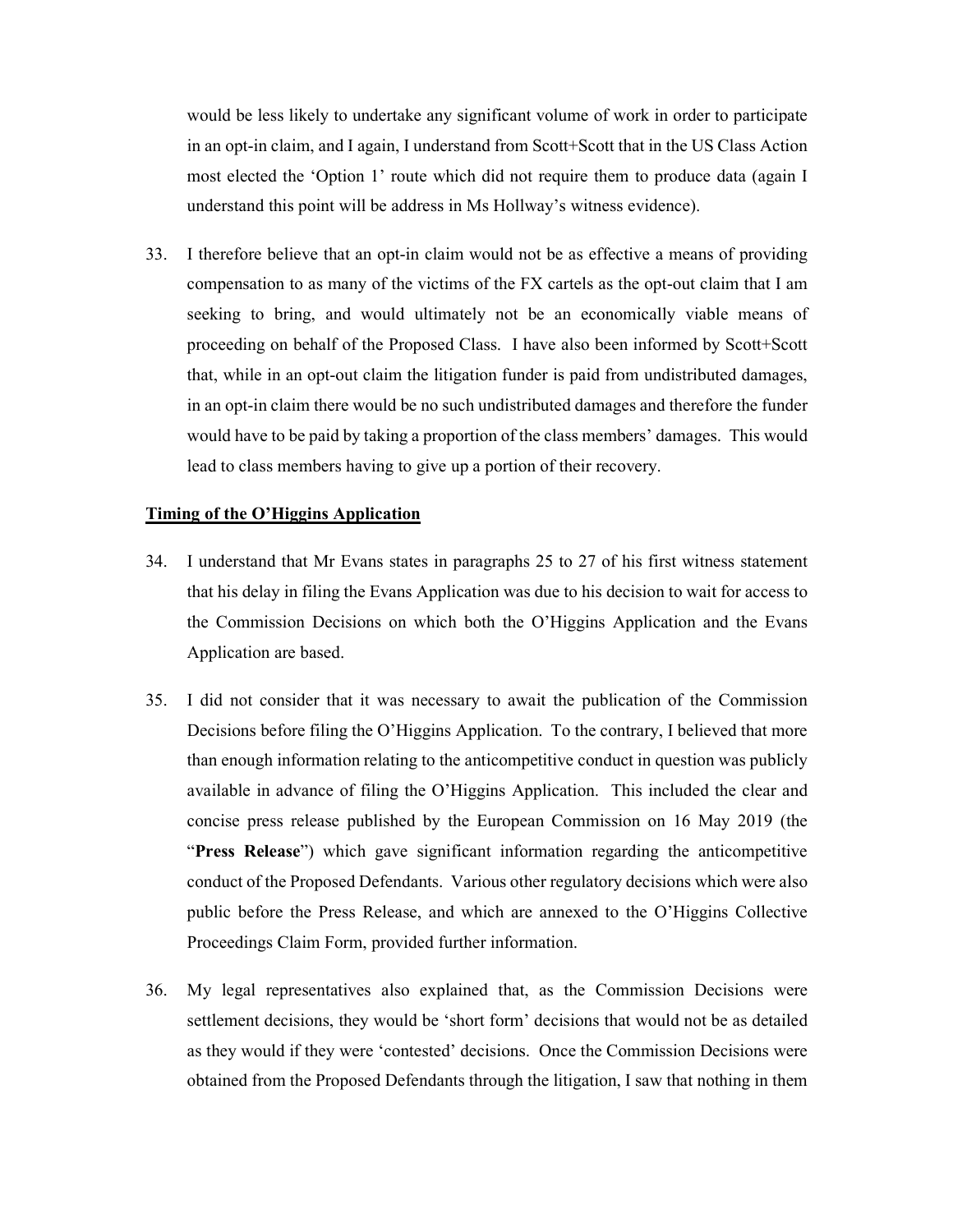changed our prior understanding of the fundamental nature or key aspects of the FX cartels.

- 37. I fully believe it was the right decision to file the O'Higgins Application as soon as it was possible, which (I was instructed by my legal representatives) was 29 July 2019, being immediately after the Commission Decisions became final (i.e. could no longer be appealed). I believed that the members of the Proposed Class had waited long enough given that it was already at that point nearly 12 years since the start of the Three Way Banana Split cartel, over 6 years since Bloomberg first published reports on the anticompetitive conduct, and over four years since the first settlement with one of the Proposed Defendants (JPMorgan) in the US litigation.
- 38. Furthermore, I also note:
	- a. While Mr Evans implies in his Proposed Decision Matrix sent to the Tribunal on 13 January 2021 that his delay in filing his application was because he was waiting for the Commission Decisions, that position is contradicted by a letter from his lawyers on 13 December 2019 which stated that the delay in filing the Evans Application, which they first informed the Tribunal of on 4 November 2019, was due to delays in obtaining funding. This is supported by a witness statement of Mr Maton from the Evans Application's legal representatives (paragraph 37 of Mr Maton's first witness statement).
	- b. I understand that the O'Higgins Application, through commencing proceedings against the Proposed Defendants, obtained a copy of one of the Commission Decisions before the Evans Application and of the other Commission Decision only three days after the Evans Application. Accordingly, my legal team obtained the Commission Decisions just as quickly through the litigation as the Evans Application did by approaching the Commission.

### **Funding and insurance arrangements**

39. I attended the (remote) case management conference in the proceedings held on 15 January 2021. At this hearing, Mr Lomas from the Tribunal panel noted the importance of the Tribunal understanding: "*precisely the way in which the funding package operates both for lawyers and for funders, the extent to which the assumptions have been made*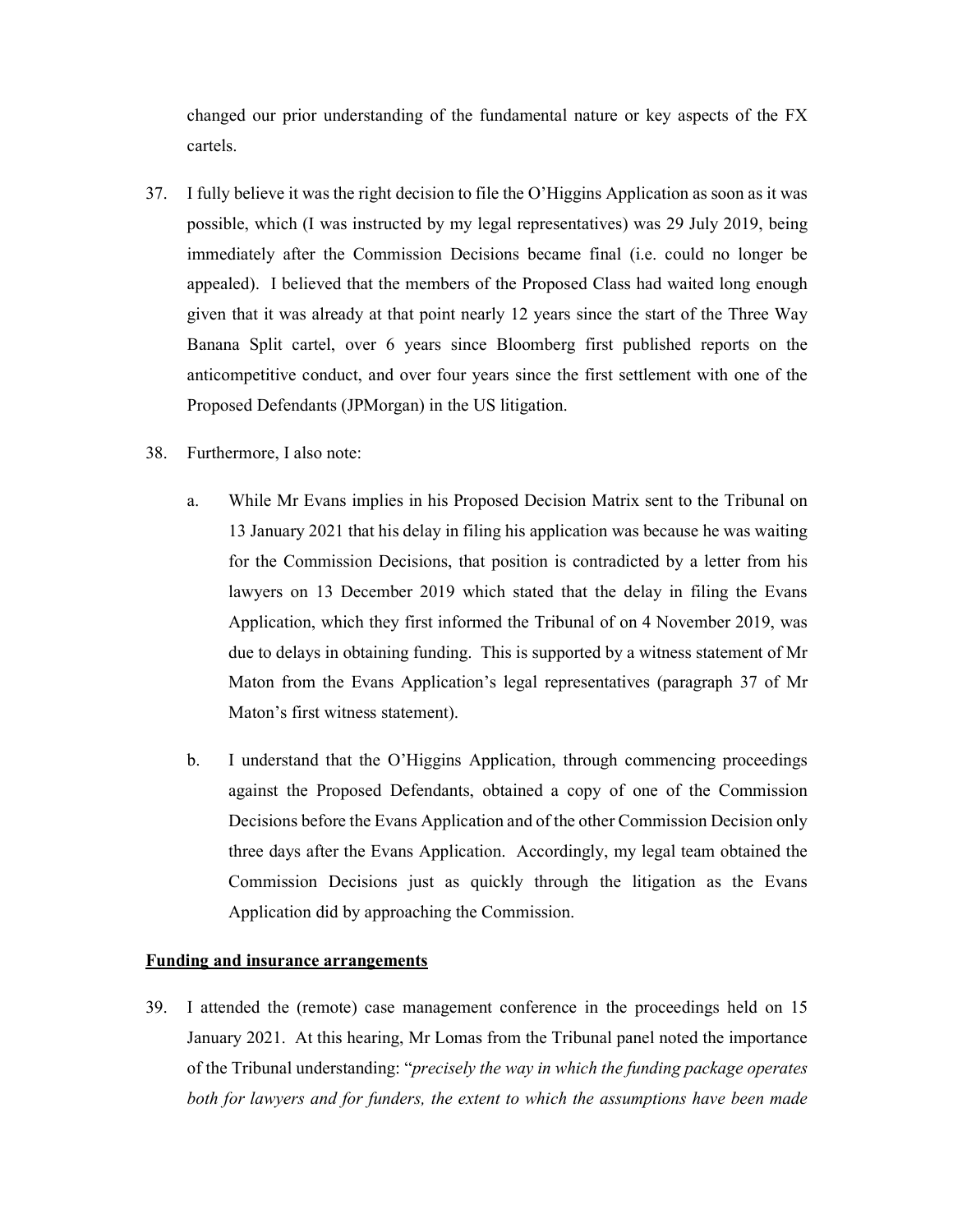*around the undistributed element of the damages and the extent to which that operates as a cap on the payments back to the lawyers and funders*".1

- 40. I wish to note that I have taken an open approach to the funding arrangements from an early stage in the Proposed Collective Proceedings not only with the Tribunal, but also with the class that I seek to represent. Specifically, the O'Higgins Application website has contained the following:
	- a. An explanation of the funding arrangements of the Claim in the FAQ section in response to the question "*What will it cost to join the claim?*". This has been on the website since it launched in July 2019.
	- b. The budget, which states the total amount invested by Therium in support of the O'Higgins Application and specifies how the funding is broken down into the phases and elements of the proceedings. This has been on the website since July 2019.
	- c. The First Witness Statement of Neil Andrew Purslow dated 28 July 2019, which contains an explanation of the funding arrangements including the total invested amount and the structure of the funder's return. This has been on the website since September 2020.
	- d. A detailed summary of the funding arrangements in layman's terms for class members to read and understand. This has been on the website since September 2020.
- 41. The Litigation Funding Agreement dated 25 July 2019 (the "**LFA**") is not available on the website because the bespoke drafting of the LFA represents Therium's intellectual property. However, the information and documents included on the O'Higgins Application website are clear and transparent summaries of the funding arrangements, and arguably more accessible and intelligible to class members than the LFA itself.
- 42. However, in light of the comments of Mr Lomas at the 15 January 2021 case management conference, the LFA was removed from the Outer Confidentiality Ring on 19 February 2021 and is available to potential class members on request. To protect Therium's
- <u>.</u> 1 Transcript Page 26, line 24 to page 27, line 1.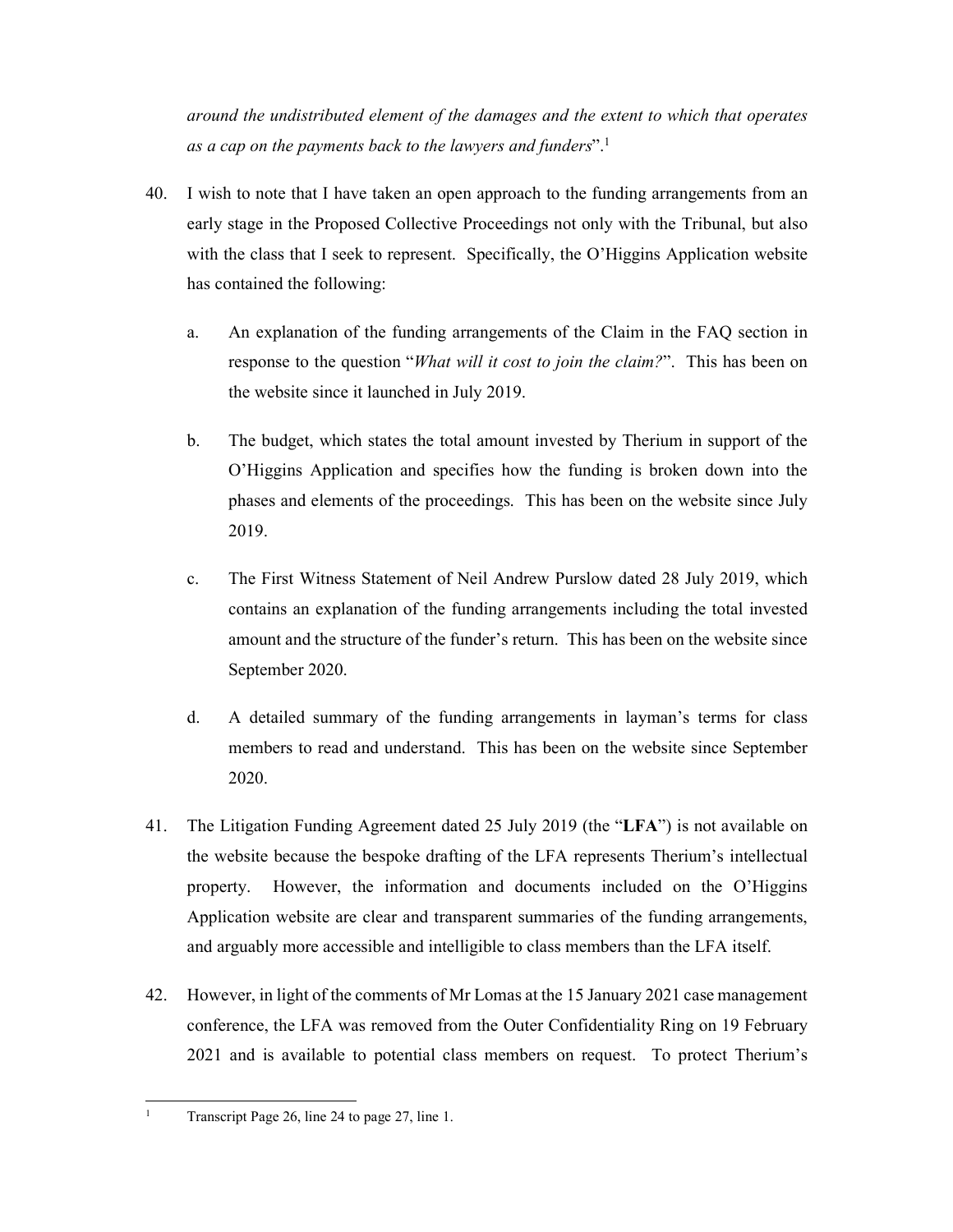intellectual property, we have reserved the right to not disclose the LFA in circumstances where I believe the person or company making the request is not an actual or potential class member.

### **Budget**

- At the case management conference on 15 January 2021, counsel for Barclays referred to 43. how the Proposed Defendants can argue in the carriage dispute for the more "cost *efficient*" proposed class representative.
- The O'Higgins Application has a budget of £29,375,043 million. However, it is not my 44. (nor my solicitors') intention to use that entire budget unless it is required to successfully prosecute the Claim; the total budget should be seen as a cap not a goal.
- I am in charge of the case budget and have scheduled quarterly reviews with my legal 45. representatives, including the Deputy Finance Director of Scott+Scott, to ensure I understand how expenditure is tracking against the budget. As the examples from my consulting and other professional experience demonstrate, I have long experience in successfully managing professional service budgets, including amounts in excess of the those in this case.

# **STATEMENT OF TRUTH**

I believe that the facts stated in this witness statement are true. I understand that proceedings for contempt of court may be brought against anyone who makes, or causes to be made, a false statement in a document verified by a statement of truth without an honest belief in its truth.

Luburger Signed:  $\ldots$ 

Michael O'Higgins Date: 23 April 2021